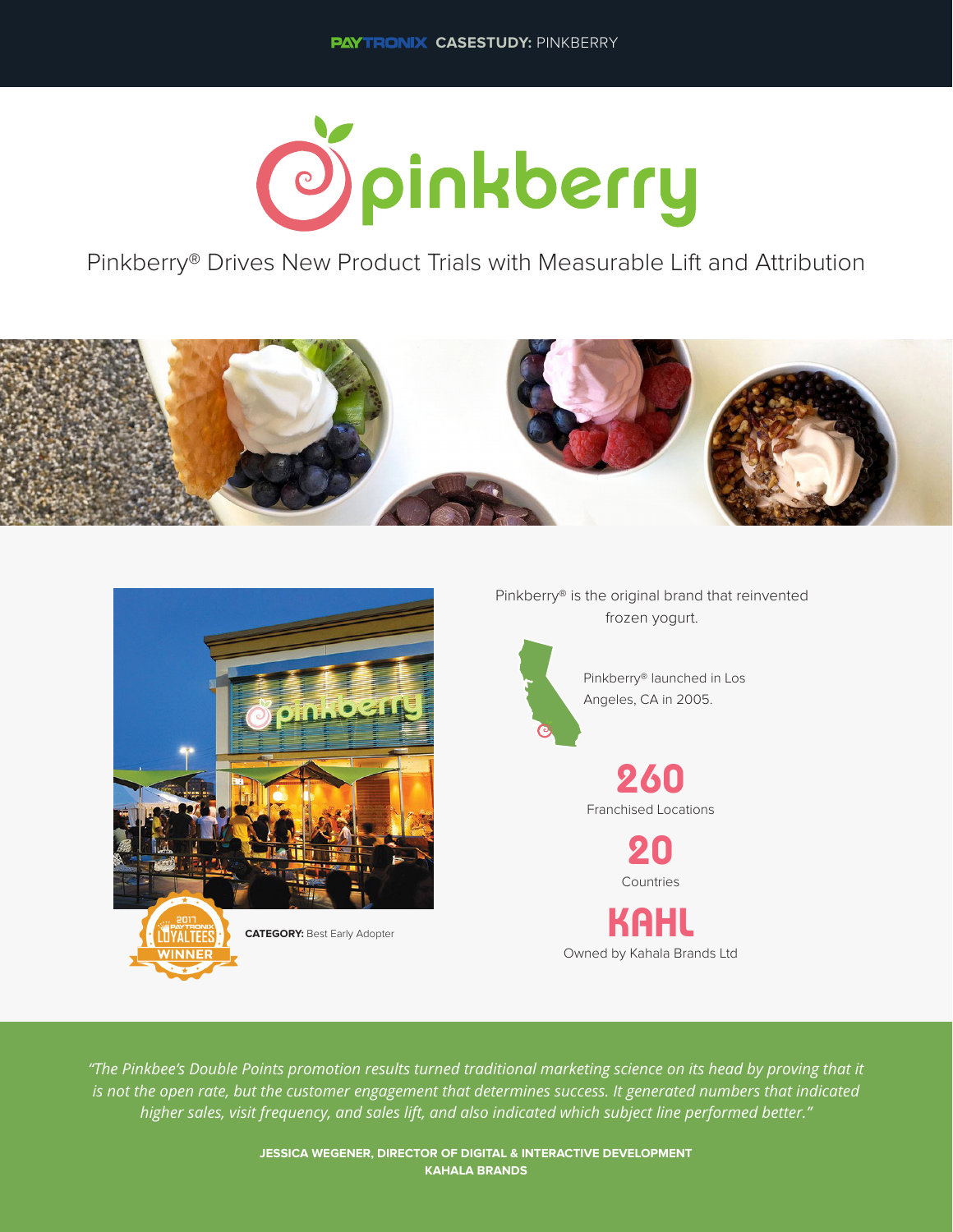## The Right Promotional Strategy

Pinkberry wanted to create a promotion for its new Pinkbee's™ low-fat milk ice cream product that would compel loyalty members to act and drive a sales and visit lift over the busy Fourth of July weekend.



 *"Because the Pinkcard loyalty program is driven by Paytronix, we can see on an individual basis how each promotion performs. With Paytronix, we feel more confident to make decisions. Our franchise and brand teams really like the results they are seeing. With Pinkberry we can demonstrate the efficacy of any offer."*

> **ANNE SCHULTHEIS, DIGITAL MARKETING MANAGER KAHALA BRANDS**

## Double-Points Offer Motivates Purchases

Paytronix Data Insights strategists used a targeted double-points promotion to motivate purchases. Double-points offers have effectively moved the needle on new product trials and typically change behavior quickly while helping Pinkcard members get closer to earning rewards. As an added bonus, Pinkberry typically sees a pattern of reduced time between visits following a double points promotion.

A new Target-and-Control feature was used to measure the efficacy of the campaign in terms of incremental visits and spending. In designing this promotion, Pinkberry held out a percentage of the targeted group in a control group so that it could detect the level of visits and spend that would occur naturally, without the influence of the promotion.